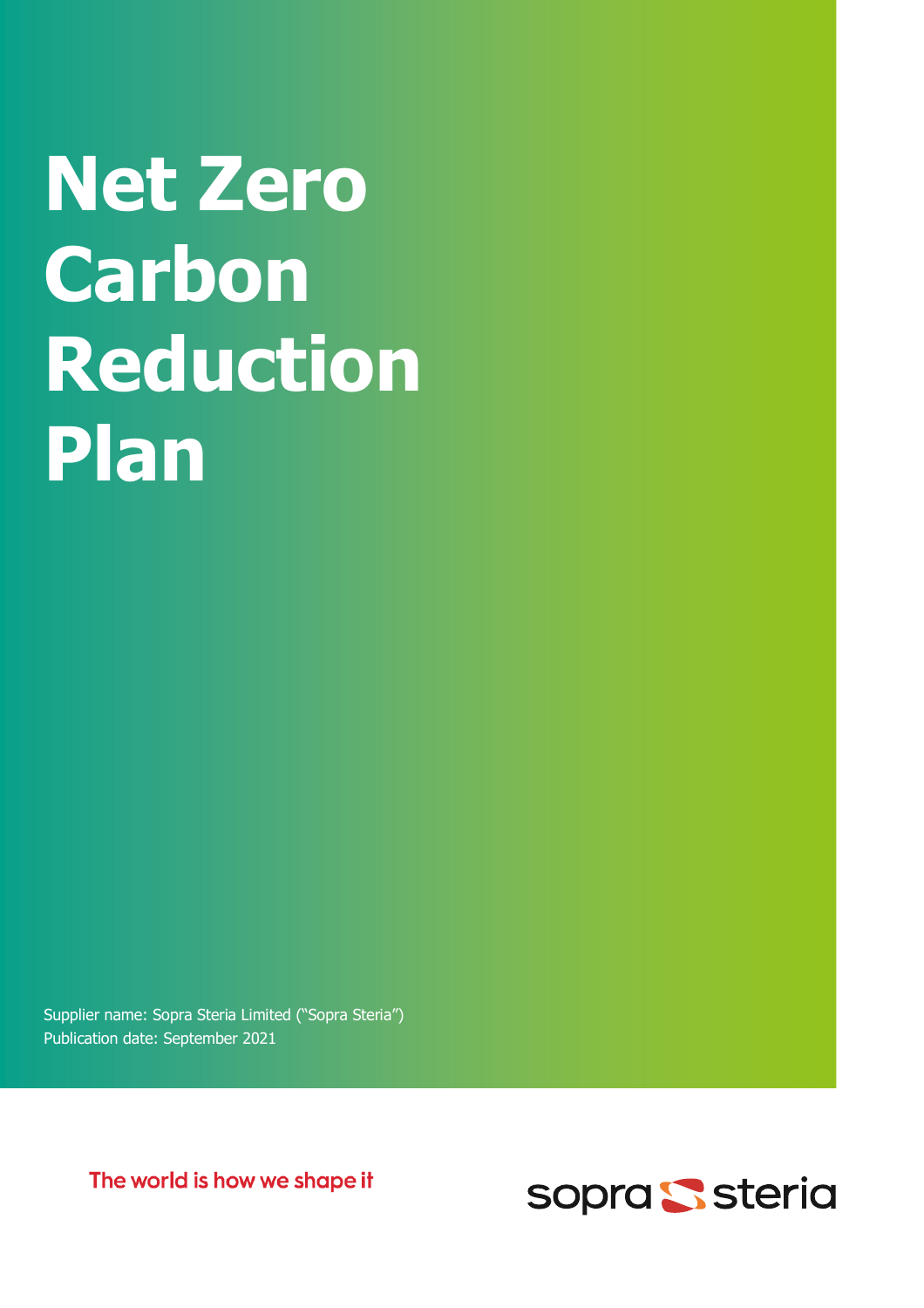## **Contents**

|                         |                                                   | Page |
|-------------------------|---------------------------------------------------|------|
| 1                       |                                                   |      |
| $\overline{\mathbf{2}}$ | <b>Baseline and Current Emissions Footprint 3</b> |      |
| 3                       |                                                   |      |
| 3.1                     |                                                   |      |
| 4                       |                                                   |      |
| 4.1                     |                                                   |      |
| 4.2                     |                                                   |      |
| 4.3                     |                                                   |      |
| 4.4                     |                                                   |      |
| 4.5                     |                                                   |      |
| 4.6                     |                                                   |      |
| 4.7                     |                                                   |      |
| 4.8                     |                                                   |      |
| 4.9                     |                                                   |      |
| 5.                      |                                                   |      |
| 5.1                     |                                                   |      |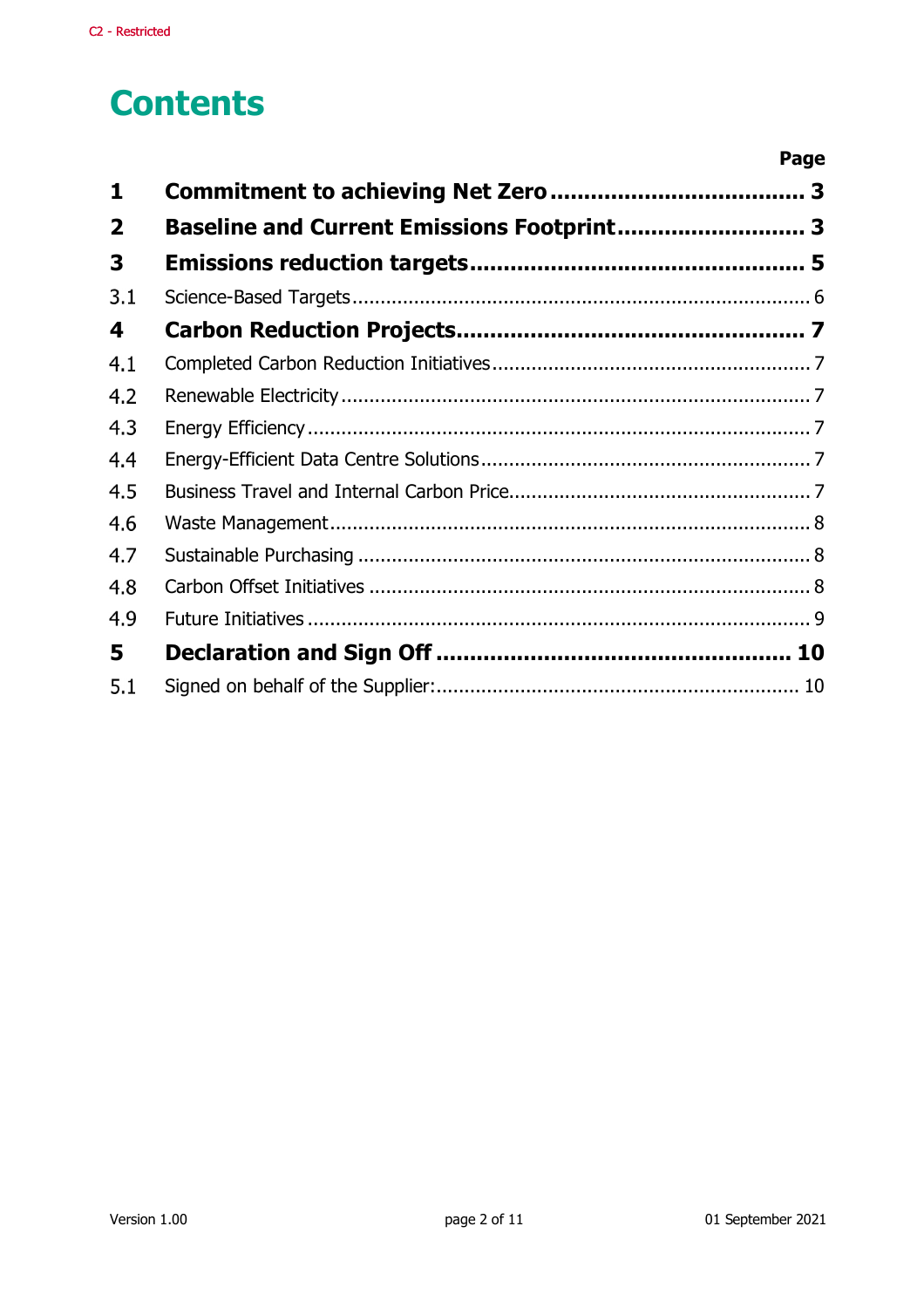## 1 Commitment to achieving Net Zero

Sopra Steria is committed to achieving Net Zero emissions by 2028.

Sopra Steria adopt the UN Climate Neutral Now definition of Net Zero as "the state where a balance between anthropogenic greenhouse gas (GHG) emissions and removals is achieved", by taking the following actions:

- 1. Measure 100% of the organisation's GHG emissions
- 2. Reduce GHG emissions as far as possible; and
- 3. Offset remaining emissions through projects that remove carbon from the atmosphere in the long term.

### 2 Baseline and Current Emissions Footprint

Baseline emissions are a record of the GHGs that have been produced in the past and were produced prior to the introduction of any strategies to reduce emissions. Baseline emissions are the reference point against which emissions reduction can be measured.

The Reporting Year is the calendar year 2020 and the Baseline Year is the calendar year 2015.

| <b>Scope</b>   | <b>Category/ Definition</b> |                                                                                           | <b>Description of source</b>                                      | <b>Emissions (tCO2e)</b>                                                                                            |                                                                                                                            |
|----------------|-----------------------------|-------------------------------------------------------------------------------------------|-------------------------------------------------------------------|---------------------------------------------------------------------------------------------------------------------|----------------------------------------------------------------------------------------------------------------------------|
|                |                             |                                                                                           |                                                                   | <b>Reporting</b><br>year (2020)                                                                                     | <b>Baseline</b><br>year<br>(2015)                                                                                          |
| 1              |                             | Direct emissions from owned or<br>controlled sources                                      | Combustion of fuel, &<br>leakages of refrigerant                  | 543                                                                                                                 | 789                                                                                                                        |
| $\overline{2}$ | cooling                     | Indirect emissions from the<br>generation of purchased<br>electricity, steam, heating and | Generation of electricity<br>consumed (on a market<br>basis)      | $\mathbf{0}$                                                                                                        | 928                                                                                                                        |
| 3              | 1                           | <b>Purchased Goods &amp;</b><br>Services                                                  | Supply chain                                                      | 32,469                                                                                                              | 28,195                                                                                                                     |
|                | 3                           | Fuel- and Energy-Related<br>Activities Not Included in<br>Scope 1 or Scope 2              | The production and<br>delivery of fuel and<br>electricity         | 290                                                                                                                 | 1,369                                                                                                                      |
|                | 4                           | Upstream transportation<br>and Distribution                                               |                                                                   | Emissions<br>from<br>upstream<br>transportati<br>on and<br>distribution<br>are included<br>in Scope 3<br>Category 1 | Emissions<br>from<br>upstream<br>transportat<br>ion and<br>distributio<br>n are<br>included in<br>Scope 3<br>Category<br>1 |
|                | 5                           | Waste Generated in<br>Operations                                                          | Treatment of waste<br>including waste water                       | 38                                                                                                                  | 21                                                                                                                         |
|                | 6                           | <b>Business Travel</b>                                                                    | <b>Travel for business</b><br>purposes, including hotel<br>nights | 442                                                                                                                 | 3,088                                                                                                                      |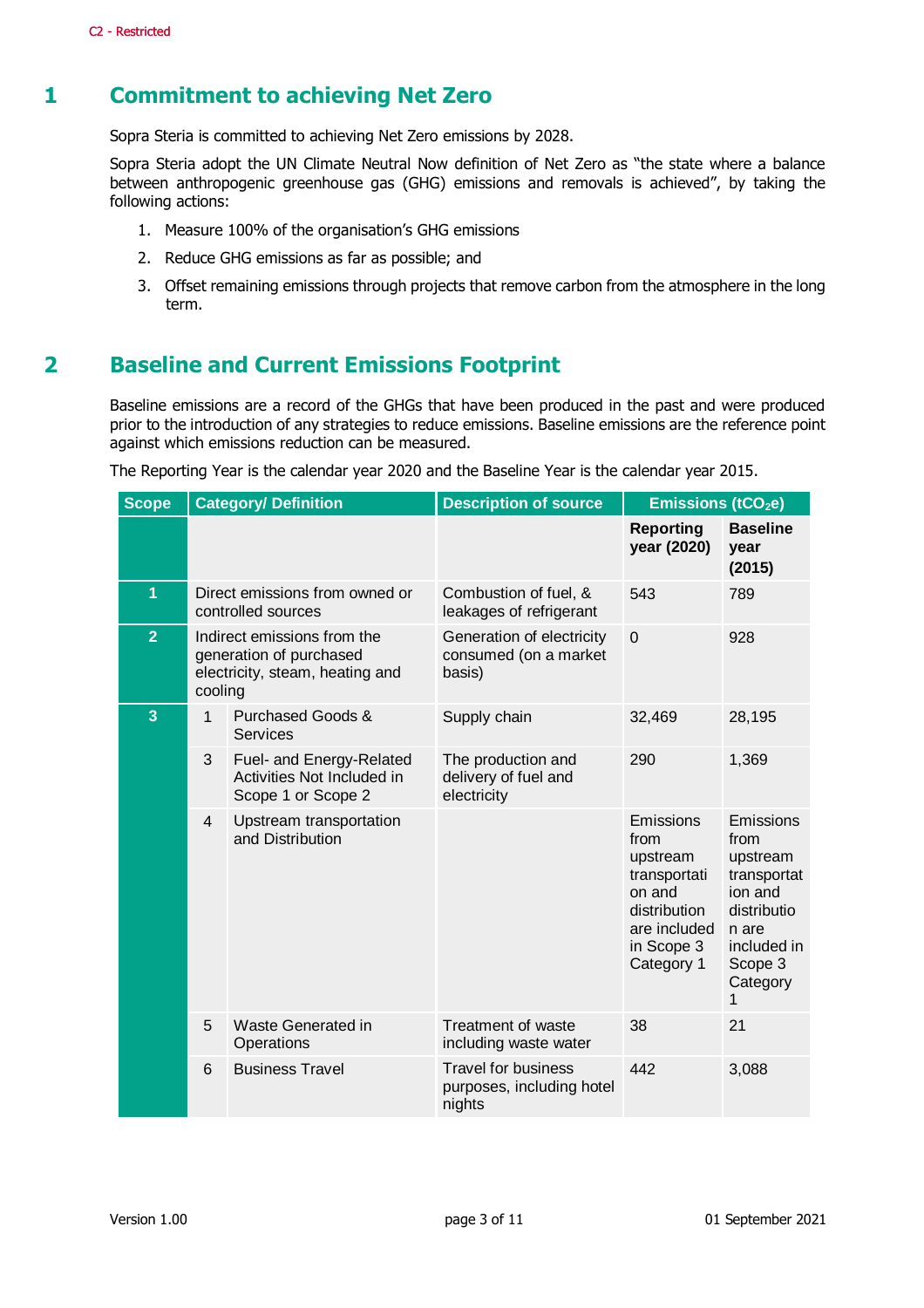|    | <b>Employee Commuting</b>                     | Travel by employees to<br>and from their places of<br>work and emissions due<br>to remote working<br>(homes and client sites) | 2,084    | 5,718  |
|----|-----------------------------------------------|-------------------------------------------------------------------------------------------------------------------------------|----------|--------|
| 8  | <b>Upstream Leased Assets</b>                 | Off-site data centres                                                                                                         | 78       | 376    |
| 9  | Downstream transportation<br>and Distribution | Not applicable $-$ see<br>Table 2                                                                                             | $\Omega$ | 0      |
| 13 | Downstream Leased Assets                      | Tenants                                                                                                                       | 0        | 177    |
|    | All                                           |                                                                                                                               | 35,944   | 40,661 |

#### Table 1: Sopra Steria's Emissions by Scope and Category for the Reporting Year and its Baseline Year.

Table 2 below lists Categories of Scope 3 for which Sopra Steria has declared no emissions and the reasons for their exclusion.

| <b>Category</b> |                                                      | <b>Reason for exclusion</b>                                                                           |  |  |  |  |
|-----------------|------------------------------------------------------|-------------------------------------------------------------------------------------------------------|--|--|--|--|
| $\overline{2}$  | <b>Capital Goods</b>                                 | Emissions due to capitalised purchases are included in<br>Scope 3 Category 1                          |  |  |  |  |
| 9               | Downstream Transportation and<br><b>Distribution</b> | Sopra Steria's business requires no material down-<br>stream transportation and distribution of goods |  |  |  |  |
| 10              | Processing of Sold Products                          | Sopra Steria does not sell products subject to processing                                             |  |  |  |  |
| 11              | Use of Sold Products                                 | Emissions from the use of products that Sopra Steria<br>sells are not material                        |  |  |  |  |
| 12 <sub>2</sub> | End-of-Life Treatment of Sold<br><b>Products</b>     | Emissions from the end-of-life treatment of products that<br>Sopra Steria sells are not material      |  |  |  |  |
| 14              | <b>Franchises</b>                                    | Sopra Steria operates no franchises                                                                   |  |  |  |  |
| 15              | Investments                                          | Sopra Steria has no material investments in other<br>companies                                        |  |  |  |  |

Table 2: Categories of Scope 3 for which Sopra Steria has declared no emissions and the reasons for their exclusion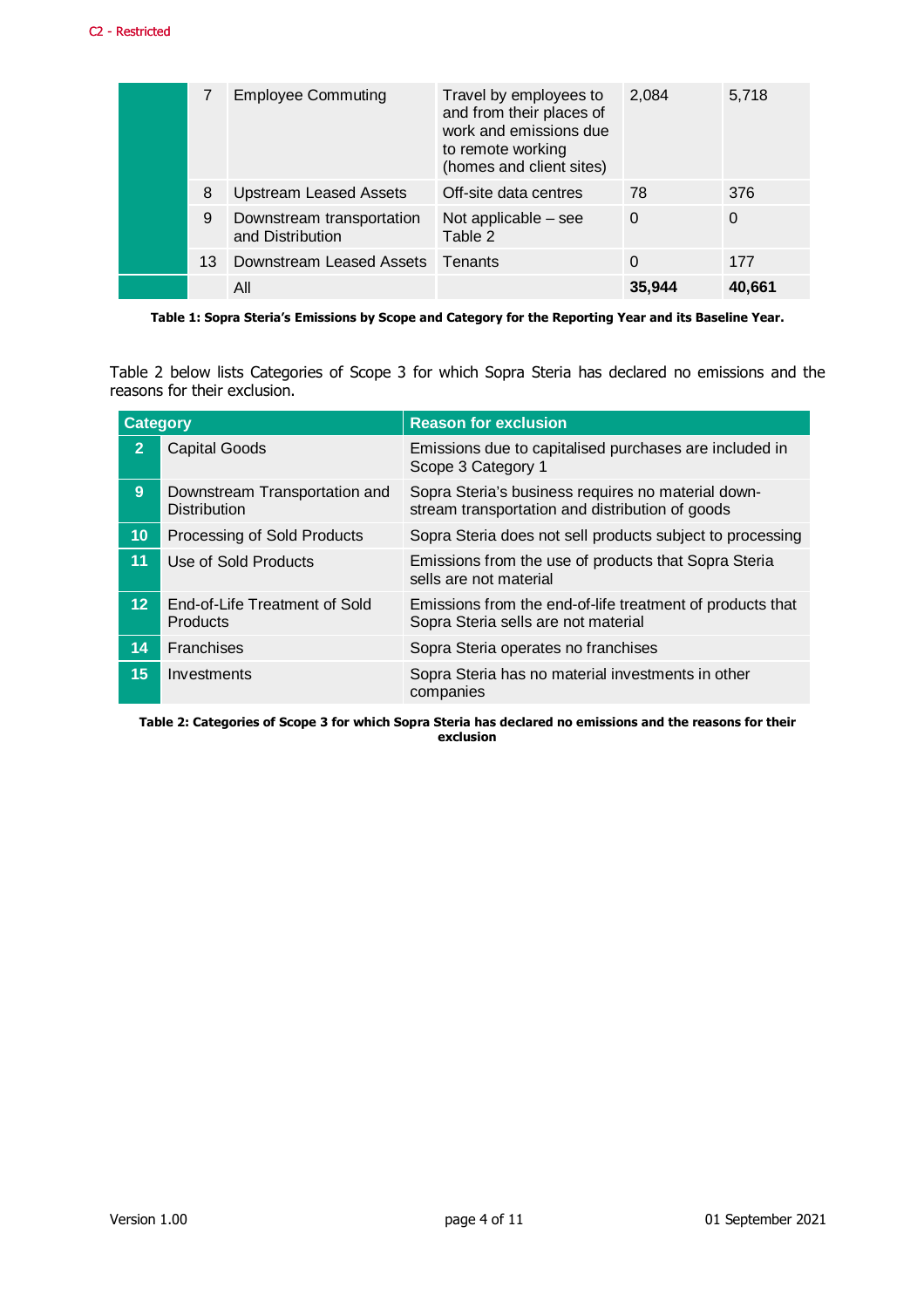## 3 Emissions reduction targets

Sopra Steria intends to achieve net zero emissions by the end of 2028 and will implement a phased approach, through intermediate targets, to achieve the main objective.

| Year | Scope of Net Zero                                                                                                           |
|------|-----------------------------------------------------------------------------------------------------------------------------|
| 2022 | All operations under direct control                                                                                         |
| 2025 | Certain indirect operations (i.e. waste, indirect fuel & energy, employee commuting, and<br>downstream leased assets) added |
| 2028 | Indirect operations related to the supply chain (purchased goods and services) added                                        |
|      |                                                                                                                             |

#### Table 3: Phases of Sopra Steria's Approach to becoming Net Zero by 2028

To continue our progress to achieving Net Zero, Sopra Steria has adopted the following carbon reduction targets, against a 2015 baseline:

- 24% reduction in GHG emissions (Scope 1 +2) intensity per full-time employee by the end of 2020; and
- 20% reduction in business travel emissions intensity per full-time employee by the end of 2020.

We project that Sopra Steria's absolute carbon emissions will decrease to 32,469 tCO<sub>2</sub>e by 2025 (a reduction of 20%) and to zero by 2028 (a reduction of 100%).

| <b>Scope</b>            | <b>Category</b>          |                                                                              | <b>Description</b>                                                | 2028        | 2025        | 2022        | 2020        | 2015   |
|-------------------------|--------------------------|------------------------------------------------------------------------------|-------------------------------------------------------------------|-------------|-------------|-------------|-------------|--------|
| 1                       |                          |                                                                              | Combustion of fuel,<br>and leakages of<br>refrigerant             | $\mathbf 0$ | $\mathbf 0$ | $\Omega$    | 543         | 789    |
| $\overline{2}$          |                          |                                                                              | Generation of elec-<br>tricity consumed (on a<br>market basis)    | $\mathbf 0$ | $\mathbf 0$ | $\mathbf 0$ | $\mathbf 0$ | 928    |
| $\overline{\mathbf{3}}$ | $\mathbf{1}$             | Purchased Goods &<br><b>Services</b>                                         | Supply chain                                                      | $\mathbf 0$ | 32,469      | 32,469      | 32,469      | 28,195 |
|                         | 3                        | Fuel- and Energy-Related<br>Activities Not Included in<br>Scope 1 or Scope 2 | The production and<br>delivery of fuel and<br>electricity         | $\mathbf 0$ | $\mathbf 0$ | 290         | 290         | 1,369  |
|                         | 5                        | Waste Generated in<br>Operations                                             | <b>Treatment of waste</b><br>including waste water                | $\mathbf 0$ | $\mathbf 0$ | 38          | 38          | 21     |
|                         | 6                        | <b>Business Travel</b>                                                       | <b>Travel for business</b><br>purposes, including<br>hotel nights | $\mathbf 0$ | 0           | $\Omega$    | 442         | 3,088  |
|                         | $\overline{\phantom{a}}$ | <b>Employee Commuting</b>                                                    | Travel by employ-ees<br>to and from their<br>places of work       | $\mathbf 0$ | $\mathbf 0$ | 2,084       | 2,084       | 5,718  |
|                         | 8                        | <b>Upstream Leased Assets</b>                                                | Off-site data centres                                             | $\mathbf 0$ | $\mathbf 0$ | 78          | 78          | 376    |
|                         | 13                       | Downstream Leased<br>Assets                                                  | Tenants                                                           | $\mathbf 0$ | 0           | $\Omega$    | 0           | 177    |
| All                     | All                      |                                                                              |                                                                   | $\mathbf 0$ | 32,469      | 34,959      | 35,944      | 40,661 |

Table 4: Sopra Steria's GHG Emissions (tCO2e) by Year under its Plan to be Net Zero by 2028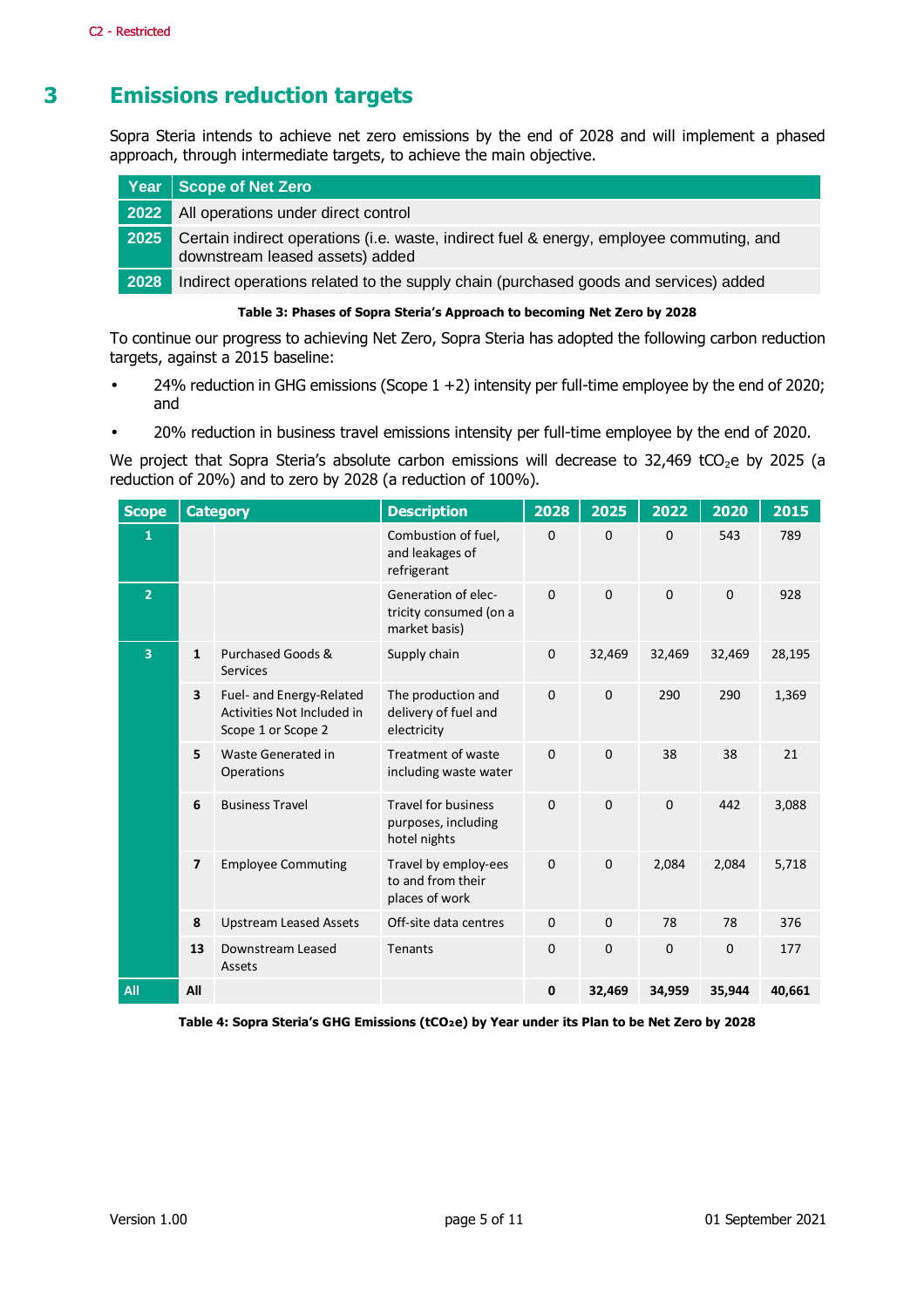

The graph in Figure 1 below shows projected progress against these targets:

Figure 1: Emissions Reductions Past and Projected

#### $3.1$ Science-Based Targets

The Science-Based Targets (SBTs) that have been set by Sopra Steria Group apply to Sopra Steria in the UK. The following SBTs are aligned to the 1.5 degree pathway and approved by the Science Based Targets Initiative (SBTi):

- 42% reduction in Scope  $1 + 2$  (market-based emissions) by end of 2025. This is our 10-year science-based target for all of our Scopes 1 and 2 emissions. Sopra Steria expects to achieve this target by procuring more renewable energy and through emissions reduction activities;
- 85% reduction in Scope  $1 + 2$  (market-based emissions) by end of 2040. This is our 25-year science-based target for all of our Scopes 1 and 2 emissions. Sopra Steria expects to achieve this target by procuring more renewable energy and through emissions reduction activities;
- Ensure that the Group's suppliers, accounting for at least 70% of supply chain emissions, control their GHG emissions by 2025; and
- Ensure that 90% out of these Group's suppliers, accounting for at least 70% of supply chain emissions, have set GHG emissions reduction targets by 2025.

Science-based targets do not include carbon removal offsets.

The SBTi is currently developing a new standard for 'Near Term' (5 to 10 years) and a 'Long Term' (to 2050) Net Zero Standard to be released in late 2021. Sopra Steria Group is one of the companies road testing this standard.

We project that our GHG emissions will decrease to zero by 2028, a reduction of 100% with carbon removal offsets.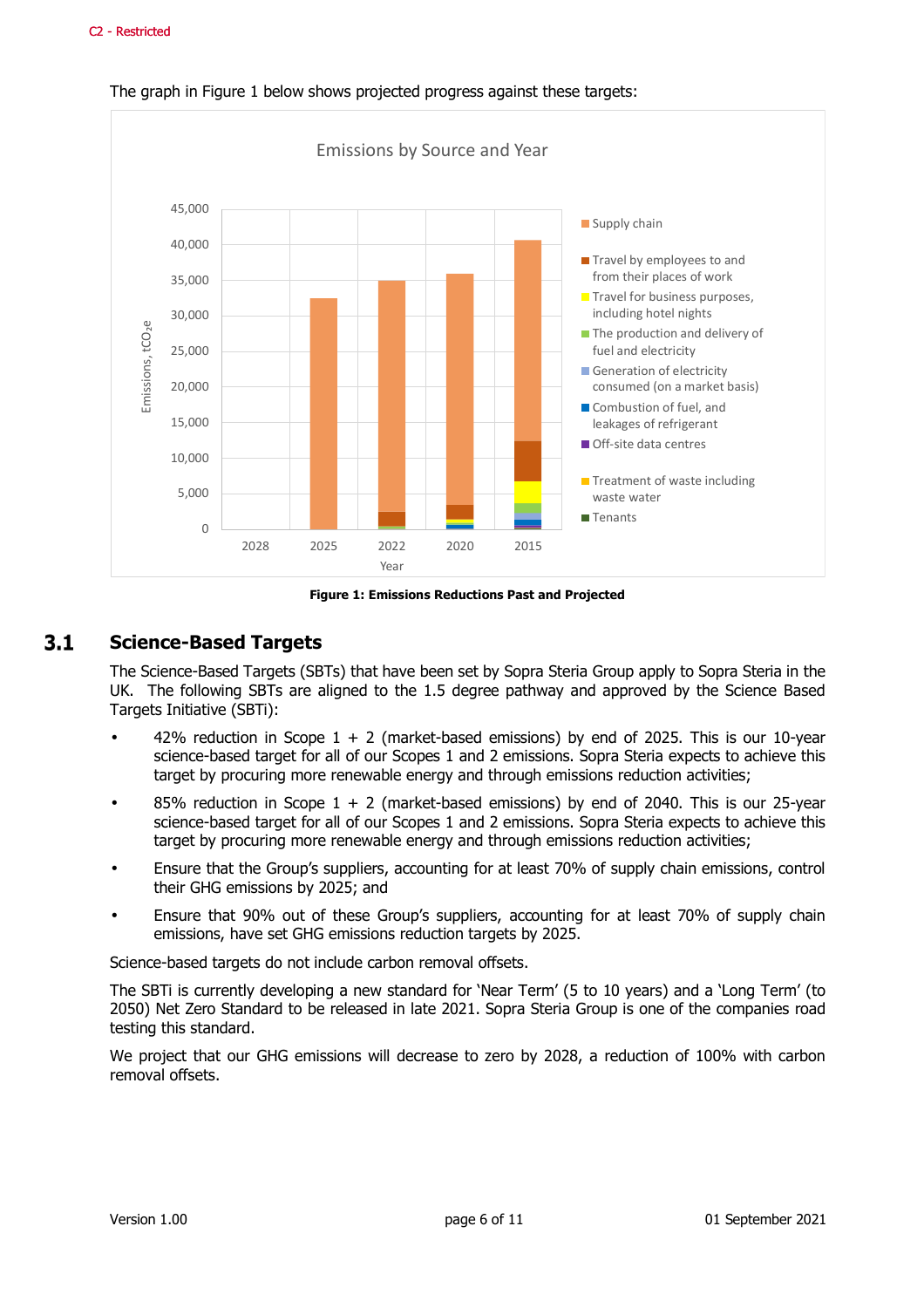## 4 Carbon Reduction Projects

#### $4.1$ Completed Carbon Reduction Initiatives

Sopra Steria maintains and continually improves its environmental management system, which is externally certified to the ISO 14001:2015 standard.

Sopra Steria has completed or implemented the following environmental management measures and projects since the 2015 baseline year. They have delivered a reduction in its annual carbon emissions of 1,174tCO<sub>2</sub>e, contributing towards a 68% reduction of Scope 1 and 2 emissions, against the 2015 baseline. These measures will be in effect over the course of the contract (when performing the contract).

#### $4.2$ Renewable Electricity

70% of the electricity that Sopra Steria consumed in the baseline year came from renewable sources; the remaining 30% accounted for emissions of 928tCO<sub>2</sub>e on a market basis.

By 2019 Sopra Steria had raised the proportion of electricity consumed from renewable sources to 100%, reducing Scope 2 emissions to zero on a market basis.

All of the electricity that Sopra Steria consumes is backed by Renewable Energy Guarantees of Origin (REGOs).

#### 4.3 Energy Efficiency

In 2018, Sopra Steria replaced the oil-fired boiler at its head office in Hemel Hempstead with a gas-fuelled one, reducing its GHG emissions by an estimated 94tCO₂e a year and its expenditure on energy by more than £28,000 a year.

The constraints accompanying the coronavirus pandemic in 2020 reduced the consumption of energy in Sopra Steria's offices by an estimated 23%. During the pandemic, Sopra Steria continued to address energy efficiency.

- It replaced T8 fluorescent tubes with more energy-efficient LED lights.
- It installed solar control film on south-facing windows, reducing demand for cooling and thereby electricity consumed by air-conditioning units.
- It extended the application of the shadow carbon price to include emissions from offices and data centres.

With the effect of the pandemic, these measures contributed to a 33% reduction in energy intensity (per full-time employee) in 2020 compared to the previous year.

#### $4.4$ Energy-Efficient Data Centre Solutions

By 2019 Sopra Steria's on-site electricity consumption had fallen by 65% of its level in the baseline year, and by the reporting year, 2020, by 71%.

The fall was at least partly due to the migration of on-site data centres to cloud-based solutions. Cloudbased solutions use energy much – up to ten times - more efficiently than dedicated data centre facilities.

In the baseline year 78% of Sopra Steria's on-site electricity consumption and 44% of its Scope 2 emissions were due to its on-site data centres. In the reporting year the proportion of its on-site electricity consumption due its on-site data centres had fallen to 47%. (By then its Scope 2 emissions had fallen to zero.)

#### Business Travel and Internal Carbon Price  $4.5$

Sopra Steria applies an internal shadow carbon price, in the UK, for business travel. Each quarter, emissions from business travel are calculated alongside the associated shadow carbon costs for each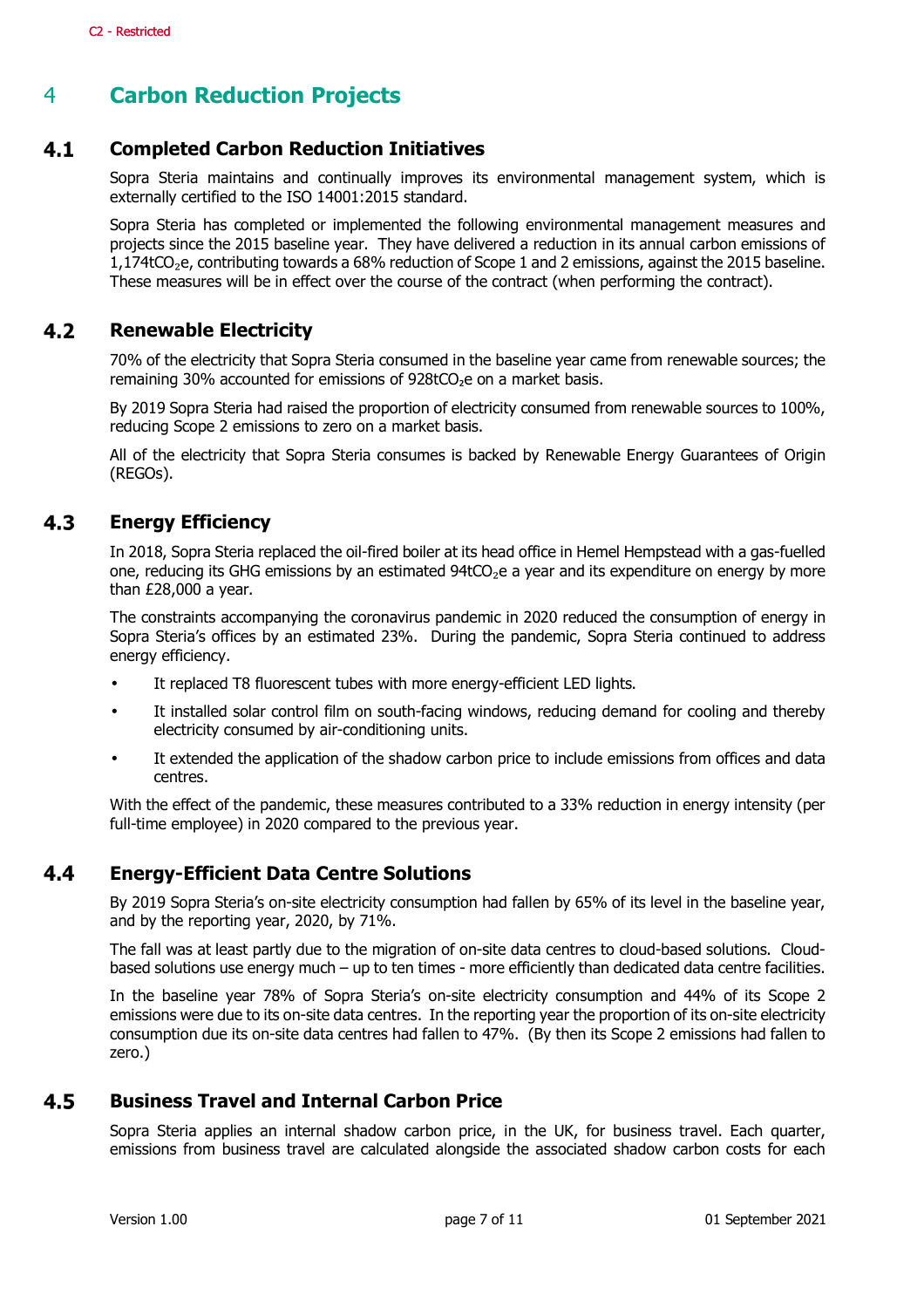business division. The Carbon Footprint Report is incorporated into the existing Sector Travel Power BI Report, which is available to senior management, Sector Directors and Financial Controllers.

By making employees aware of the carbon cost of travel, the internal shadow carbon price has changed their behaviour. They might choose to teleconference rather than travel at all, and if they do travel, to choose the mode with the lowest carbon emissions; for example, taking the train between London and Paris rather than a plane.

In this way, the internal shadow carbon price has contributed towards the reduction of 81% in business travel emissions per employee in the reporting year 2020 since the baseline year of 2015. Of course, a substantial proportion of the emissions reduction from business travel, in 2020, was due to the restrictions imposed in response to the COVID pandemic. Although, a year-on-year comparison for business travel in Q1 of 2020 (pre- pandemic) and 2019 shows the shadow carbon price facilitated a reduction of 47% in business travel emissions per employee in Q1 (2020).

#### 4.6 Waste Management

100% of waste, from collections managed directly by Sopra Steria, is diverted away from landfill.

Since 2019, Sopra Steria and its two UK joint ventures have collaborated with its catering contractor in replacing plastic packaging of food and drinks sold at on-site canteens with packaging made from plantbased material. This has helped to eliminate over 242,000 items of single-use plastics from Sopra Steria's waste.

#### 4.7 Sustainable Purchasing

By collaborating with its office stationery supplier and its partner, Sopra Steria has been able to reduce the environmental impact of the paper that it uses by purchasing closed-loop paper. Using closed-loop papers means that Sopra Steria's used paper is recycled and remanufactured back into a paper product. Therefore, we adopt the principles of the circular economy. No deforestation takes place to provide the fibre in the paper that Sopra Steria subsequently purchases, which requires:

- 83% less water;
- 72% less energy; and
- 53% less CO<sub>2</sub> emissions.

… to manufacture than fresh-fibre paper.

#### 4.8 Carbon Offset Initiatives

Sopra Steria purchases carbon offsets for GHG emissions from its offices, business travel and data centres that it can't avoid. In this way Sopra Steria's offices, business travel and data centres have been certified carbon neutral since 2015. Offsetting the GHG emissions from these sources means that they have no net effect on the amount of GHGs in the atmosphere.

In the past, Sopra Steria has offset its GHG emissions by investing in projects that avoided future GHG emissions, particularly renewable energy projects in India.

In 2020, as part of its strategy for becoming net zero by 2028, Sopra Steria migrated its offsets for carbon neutral certification to a new partner accredited by the United Nations Climate Neutral Now programme. This partner invests in projects that remove the primary GHG carbon dioxide from the atmosphere, particularly afforestation projects in Uruguay that create new land for trees that absorb carbon dioxide from the atmosphere, and that do not simply replace trees in deforested areas.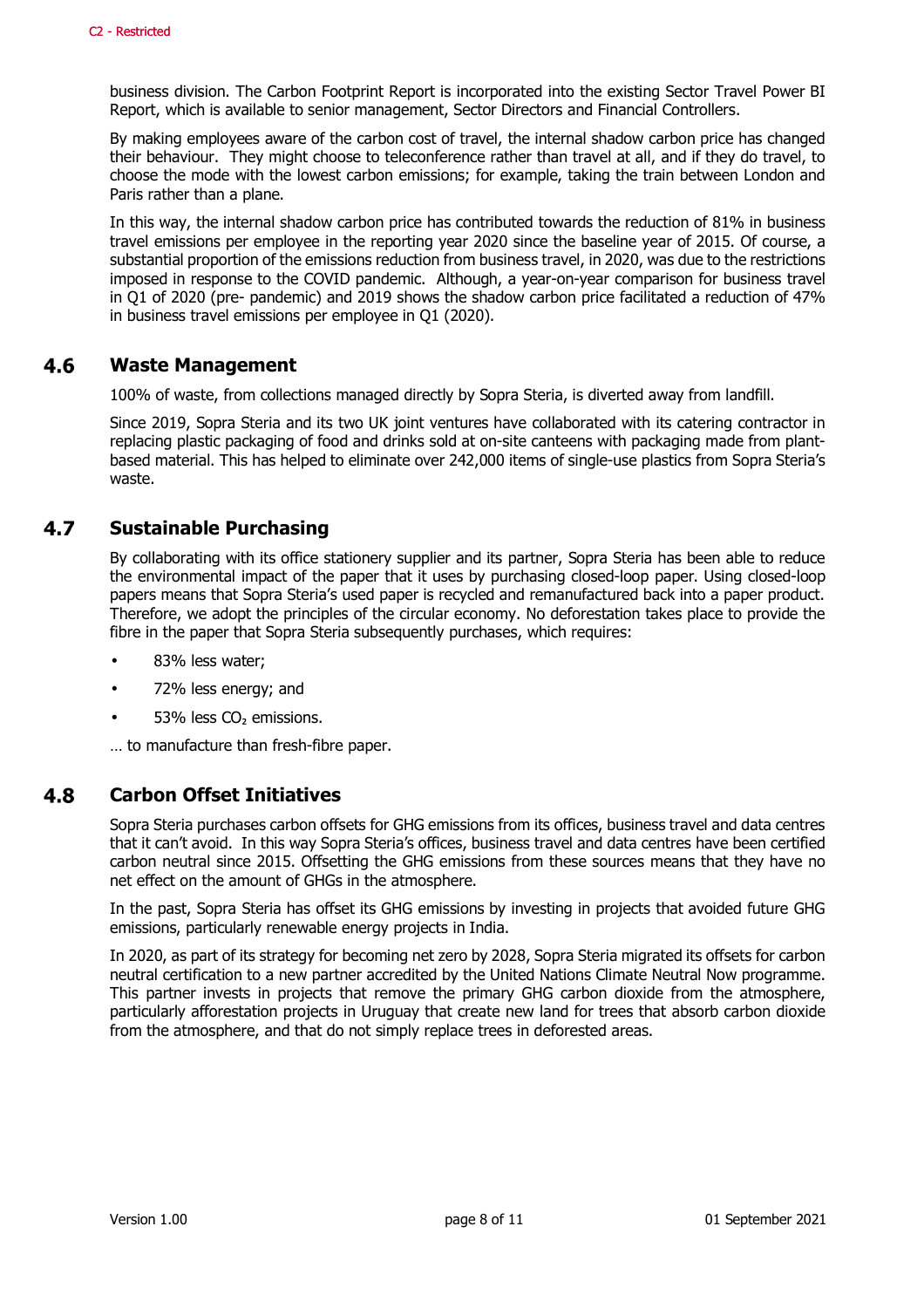#### 4.9 Future Initiatives

As part of its Future Ways of Working Strategy, Sopra Steria is enabling its employees to work more flexibly. This has created an opportunity for the business to consolidate its UK property portfolio into a smaller number of offices operating as regional collaboration hubs. This consolidation will facilitate a reduction in energy consumption.

Sopra Steria will continue to extend carbon neutral certification, for all relevant sources of indirect emissions, so that 100% of all emissions are net zero by 2028, as follows:

|      | Year Scope of Net Zero                                                                                                      |
|------|-----------------------------------------------------------------------------------------------------------------------------|
|      | <b>2022</b> All operations under direct control                                                                             |
| 2025 | Certain indirect operations (i.e. waste, indirect fuel & energy, employee commuting, and<br>downstream leased assets) added |
| 2028 | Indirect operations related to the supply chain (purchased goods and services) added                                        |

#### Table 4: Phases of Sopra Steria's Approach to becoming Net Zero by 2028

The Carbon Reduction Plan, as part of our Net Zero 2028 UN Climate Neutral Now initiative is a key component of our wider Environmental Sustainability programme. This programme integrates our ISO14001 certified Environment System, efficient resource consumption, renewable energy, circular economy, sustainable supply chain and support for our clients with solutions and services in their transition to a Net Zero economy.

During 2022, Sopra Steria Group plans to embrace the new SBTi standard (to be released in late 2021) on 'Near Term' and 'Long Term/Net Zero' Targets in addition to continuing with the UN Climate Neutral Now Net Zero Initiative.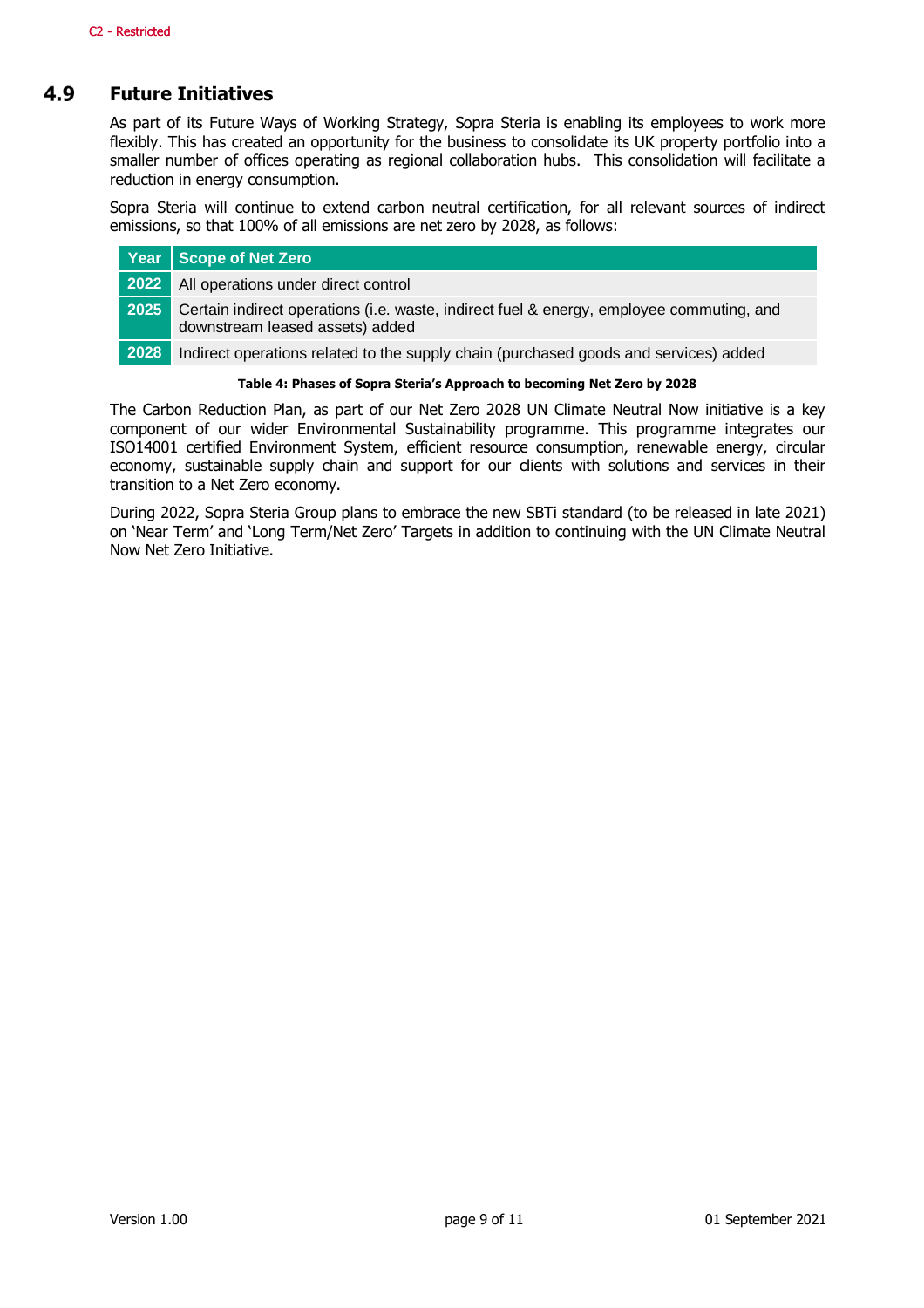## 5 Declaration and Sign Off

This Carbon Reduction Plan has been completed in accordance with PPN 06/21 and associated guidance and reporting standard for Carbon Reduction Plans.

Emissions have been reported and recorded in accordance with the published reporting standard for Carbon Reduction Plans and the GHG Reporting Protocol corporate standard<sup>1</sup> and uses the appropriate Government emission conversion factors for greenhouse gas company reporting<sup>2</sup>.

Scope 1 and Scope 2 emissions have been reported in accordance with SECR requirements, and the required subset of Scope 3 emissions have been reported in accordance with the published reporting standard for Carbon Reduction Plans and the Corporate Value Chain (Scope 3) Standard<sup>3</sup>.

This Carbon Reduction Plan, for the Financial Year ending on 31<sup>st</sup> December 2020, has been reviewed and signed off by the board of directors (or equivalent management body).

#### $5.1$ Signed on behalf of the Supplier:

Director's Signature: ………………………………………………………………….

Director's Name: John Neilson

Date: ……1st September 2021………………….……….

 $\overline{a}$ 

<sup>1</sup> https://ghgprotocol.org/corporate-standard

<sup>&</sup>lt;sup>2</sup> https://www.gov.uk/government/collections/government-conversion-factors-for-company-reporting

<sup>3</sup> https://ghgprotocol.org/standards/scope-3-standard